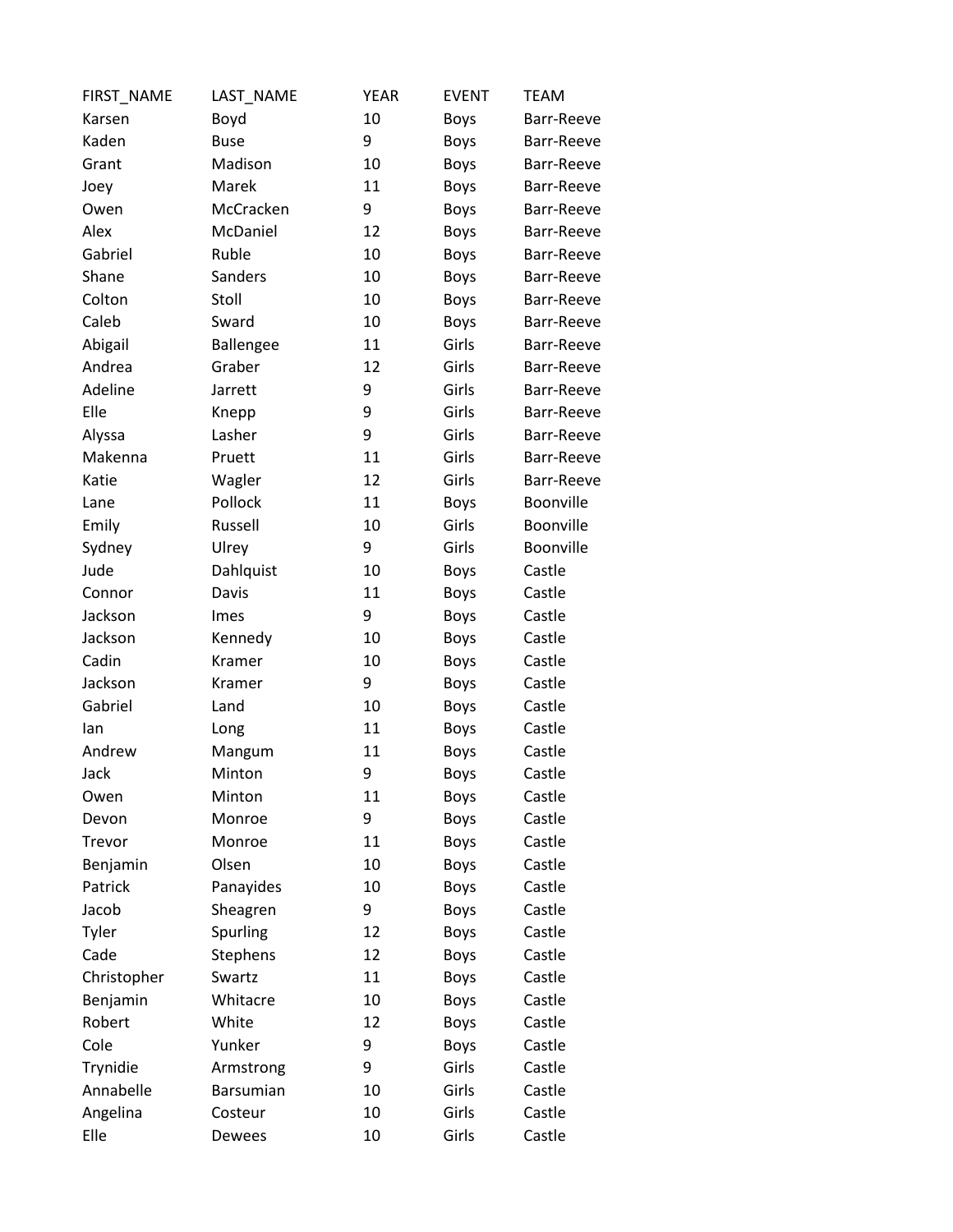| Katherine        | Edris          | 10 | Girls       | Castle                    |
|------------------|----------------|----|-------------|---------------------------|
| Kate             | Gaw            | 12 | Girls       | Castle                    |
| Lauren           | Hasenour       | 12 | Girls       | Castle                    |
| Erin             | Puskas         | 12 | Girls       | Castle                    |
| Audrey           | Spurling       | 10 | Girls       | Castle                    |
| Avery            | Stephens       | 10 | Girls       | Castle                    |
| Chloe            | Wilhite        | 12 | Girls       | Castle                    |
| Maya             | Yamaguchi      | 10 | Girls       | Castle                    |
| Reese            | Perry          | 12 | <b>Boys</b> | <b>Evansville Bosse</b>   |
| Amelia           | Perry          | 9  | Girls       | <b>Evansville Bosse</b>   |
| Michael          | Beaven         | 10 | Boys        | <b>Evansville Central</b> |
| Alexander        | Hooten         | 11 | Boys        | <b>Evansville Central</b> |
| Nolan            | King           | 10 | <b>Boys</b> | <b>Evansville Central</b> |
| <b>Blake</b>     | Podewils       | 10 | Boys        | <b>Evansville Central</b> |
| Landen           | Schapker       | 9  | <b>Boys</b> | <b>Evansville Central</b> |
| Logan            | Schapker       | 9  | <b>Boys</b> | <b>Evansville Central</b> |
| Kyle             | Sterchi        | 9  | <b>Boys</b> | <b>Evansville Central</b> |
| De'Anthony       | Stinson        | 12 | <b>Boys</b> | <b>Evansville Central</b> |
| Alaina           | Chaffin        | 9  | Girls       | <b>Evansville Central</b> |
| Tyler            | <b>Myers</b>   | 10 | Boys        | <b>Evansville Day</b>     |
| Noah             | Rugani         | 10 | Boys        | <b>Evansville Day</b>     |
| London           | <b>Bollier</b> | 11 | <b>Boys</b> | Evansville F.J. Reitz     |
| <b>Broderick</b> | Carr           | 9  | Boys        | Evansville F.J. Reitz     |
| Jacob            | Conner         | 9  | Boys        | Evansville F.J. Reitz     |
| Nathan           | Ely            | 11 | <b>Boys</b> | Evansville F.J. Reitz     |
| Robert           | Goodloe        | 9  | Boys        | Evansville F.J. Reitz     |
| Wilson           | Gorman         | 10 | <b>Boys</b> | Evansville F.J. Reitz     |
| John             | Hackney        | 10 | Boys        | Evansville F.J. Reitz     |
| William          | Hammonds       | 10 | Boys        | Evansville F.J. Reitz     |
| Conner           | Johnson        | 9  | <b>Boys</b> | Evansville F.J. Reitz     |
| <b>Brody</b>     | Miller         | 10 | <b>Boys</b> | Evansville F.J. Reitz     |
| Maddux           | Mosby          | 9  | Boys        | Evansville F.J. Reitz     |
| Garrett          | Motz           | 10 | <b>Boys</b> | Evansville F.J. Reitz     |
| Alex             | Nolan          | 11 | Boys        | Evansville F.J. Reitz     |
| Easton           | Sibbitt        | 12 | Boys        | Evansville F.J. Reitz     |
| Zachary          | Traylor        | 10 | Boys        | Evansville F.J. Reitz     |
| Max              | Wigand         | 10 | Boys        | Evansville F.J. Reitz     |
| Hayden           | Wood           | 12 | Boys        | Evansville F.J. Reitz     |
| Adison           | Fuller         | 10 | Girls       | Evansville F.J. Reitz     |
| Kathryn          | Heckert        | 9  | Girls       | Evansville F.J. Reitz     |
| Abby             | Hessler        | 9  | Girls       | Evansville F.J. Reitz     |
| Cordelia         | Hoover         | 9  | Girls       | Evansville F.J. Reitz     |
| Eva              | Kremer         | 10 | Girls       | Evansville F.J. Reitz     |
| Ella             | <b>Talley</b>  | 12 | Girls       | Evansville F.J. Reitz     |
| Ava              | Traylor        | 9  | Girls       | Evansville F.J. Reitz     |
| Taylor           | Vogt           | 10 | Girls       | Evansville F.J. Reitz     |
| Taylor           | Willett        | 10 | Girls       | Evansville F.J. Reitz     |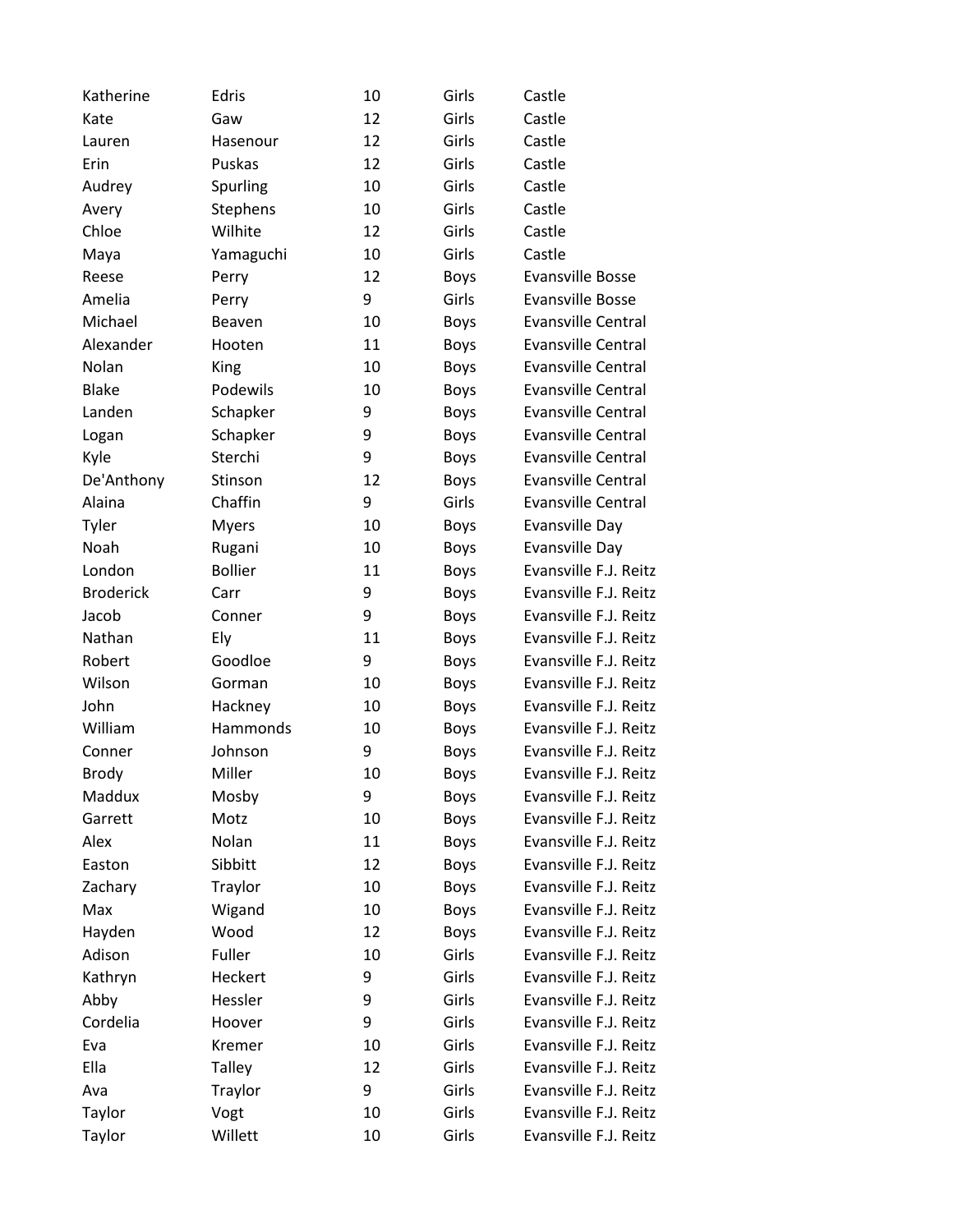| Kenzi          | Williams       | 9  | Girls       | Evansville F.J. Reitz      |
|----------------|----------------|----|-------------|----------------------------|
| Mei            | Yanagisawa     | 12 | Girls       | Evansville F.J. Reitz      |
| Gabe           | Hildenbrand    | 10 | <b>Boys</b> | <b>Evansville Harrison</b> |
| Piper          | <b>Barker</b>  | 11 | Girls       | <b>Evansville Harrison</b> |
| Kayla          | Carlton        | 9  | Girls       | <b>Evansville Harrison</b> |
| Megan          | Gansman        | 12 | Girls       | <b>Evansville Harrison</b> |
| Melissa        | Partridge      | 11 | Girls       | <b>Evansville Harrison</b> |
| Abrielle       | Richard        | 9  | Girls       | <b>Evansville Harrison</b> |
| Kinley         | Vanbibber      | 10 | Girls       | Evansville Harrison        |
| Trinadi        | Zadnik         | 9  | Girls       | <b>Evansville Harrison</b> |
| Wes            | Ankers         | 11 | <b>Boys</b> | Evansville Mater Dei       |
| Conor          | Greaney        | 11 | <b>Boys</b> | Evansville Mater Dei       |
| <b>Blaine</b>  | Herr           | 9  | <b>Boys</b> | Evansville Mater Dei       |
| Evan           | Herr           | 12 | <b>Boys</b> | Evansville Mater Dei       |
| <b>Blaise</b>  | Kelley         | 12 | <b>Boys</b> | Evansville Mater Dei       |
| Ethan          | Kissel         | 10 | <b>Boys</b> | Evansville Mater Dei       |
| Grant          | Martin         | 12 | <b>Boys</b> | Evansville Mater Dei       |
| Ethan          | Messel         | 10 | <b>Boys</b> | Evansville Mater Dei       |
| Samuel         | Richardson     | 9  | <b>Boys</b> | Evansville Mater Dei       |
| Jacob          | Scheller       | 10 | <b>Boys</b> | Evansville Mater Dei       |
| Dawson         | Schroeder      | 12 | <b>Boys</b> | Evansville Mater Dei       |
| Samuel         | Wassmer        | 9  | <b>Boys</b> | Evansville Mater Dei       |
| Kylan          | Wathen         | 9  | <b>Boys</b> | Evansville Mater Dei       |
| Lauren         | Ahola          | 11 | Girls       | Evansville Mater Dei       |
| Madelyn        | Elfreich       | 9  | Girls       | Evansville Mater Dei       |
| Sophia         | Fehrenbacher   | 10 | Girls       | Evansville Mater Dei       |
| Emma           | Macke          | 11 | Girls       | Evansville Mater Dei       |
| Lilian         | Mayfield       | 9  | Girls       | Evansville Mater Dei       |
| Ella           | McLin          | 12 | Girls       | Evansville Mater Dei       |
| Mina           | Reising        | 12 | Girls       | Evansville Mater Dei       |
| Nadia          | Reising        | 10 | Girls       | Evansville Mater Dei       |
| Claire         | Ross           | 9  | Girls       | Evansville Mater Dei       |
| Emma           | Schroeder      | 9  | Girls       | Evansville Mater Dei       |
| Lilliam        | Traylor        | 9  | Girls       | Evansville Mater Dei       |
| <b>Brenden</b> | Shrode         | 12 | <b>Boys</b> | Evansville North           |
| Zach           | Wells          | 10 | <b>Boys</b> | Evansville North           |
| Tyler          | Zimmerman      | 11 | <b>Boys</b> | <b>Evansville North</b>    |
| Katherine      | Coe            | 11 | Girls       | Evansville North           |
| Ada            | Emerson        | 9  | Girls       | <b>Evansville North</b>    |
| Savannah       | George         | 10 | Girls       | Evansville North           |
| Gwen           | <b>Higgins</b> | 9  | Girls       | Evansville North           |
| Marilyn        | King           | 12 | Girls       | Evansville North           |
| Madelyn        | Koberstein     | 11 | Girls       | Evansville North           |
| Caitlin        | Mann           | 12 | Girls       | <b>Evansville North</b>    |
| Laney          | Smith          | 12 | Girls       | Evansville North           |
| Lane           | St.Clair       | 11 | Girls       | <b>Evansville North</b>    |
| Kara           | Yunker         | 12 | Girls       | Evansville North           |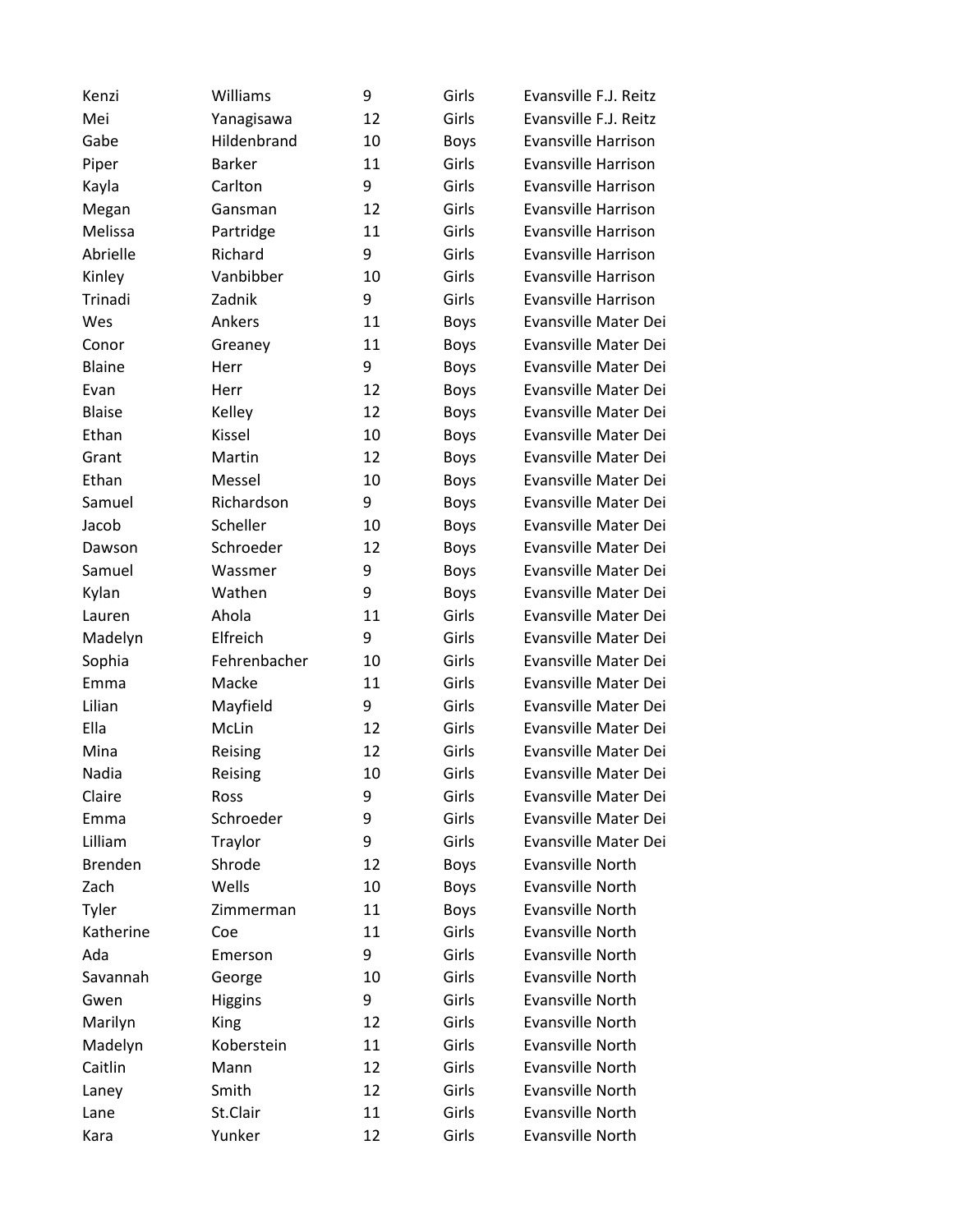| Andrew       |                  | 11 |                     | <b>Evansville Reitz Memorial</b> |
|--------------|------------------|----|---------------------|----------------------------------|
| Zachary      | Alvey<br>Deeg    | 12 | <b>Boys</b><br>Boys | <b>Evansville Reitz Memorial</b> |
|              | East             | 12 | Boys                | <b>Evansville Reitz Memorial</b> |
| Dawson       | Feller           | 10 |                     | <b>Evansville Reitz Memorial</b> |
| Ryan<br>Paul | Folz             | 9  | Boys                | <b>Evansville Reitz Memorial</b> |
| Andrew       | Golba            | 11 | Boys                | <b>Evansville Reitz Memorial</b> |
| Ethan        |                  | 9  | Boys                |                                  |
| Jacob        | Hammers          | 11 | Boys                | <b>Evansville Reitz Memorial</b> |
|              | Hirsch           |    | <b>Boys</b>         | <b>Evansville Reitz Memorial</b> |
| William      | Hirsch           | 9  | Boys                | <b>Evansville Reitz Memorial</b> |
| Gavin        | McMinn           | 10 | Boys                | <b>Evansville Reitz Memorial</b> |
| Aidan        | Mohr             | 9  | Boys                | <b>Evansville Reitz Memorial</b> |
| Rowan        | O'Daniel         | 9  | Boys                | <b>Evansville Reitz Memorial</b> |
| Nathan       | Raben            | 9  | Boys                | <b>Evansville Reitz Memorial</b> |
| Hayden       | Sitzman          | 9  | Boys                | <b>Evansville Reitz Memorial</b> |
| Stephen      | Sloan            | 11 | Boys                | <b>Evansville Reitz Memorial</b> |
| Samuel       | Thompson         | 9  | Boys                | <b>Evansville Reitz Memorial</b> |
| Luke         | Woodyard         | 9  | <b>Boys</b>         | <b>Evansville Reitz Memorial</b> |
| Olivia       | Anderson         | 12 | Girls               | <b>Evansville Reitz Memorial</b> |
| Greta        | Diehl            | 9  | Girls               | <b>Evansville Reitz Memorial</b> |
| John         | <b>Burnor</b>    | 10 | Boys                | Gibson Southern                  |
| Johnathon    | Jenkins-Spindler | 9  | Boys                | Gibson Southern                  |
| Neil         | Long             | 9  | Boys                | Gibson Southern                  |
| Aiden        | Loveless         | 9  | Boys                | Gibson Southern                  |
| Eli          | Maikranz         | 9  | Boys                | Gibson Southern                  |
| Cooper       | Maurer           | 9  | Boys                | Gibson Southern                  |
| Griffin      | Mercer           | 11 | Boys                | Gibson Southern                  |
| Hayden       | Pennington       | 9  | Boys                | Gibson Southern                  |
| Isaac        | Pohl             | 9  | Boys                | Gibson Southern                  |
| Luke         | Snyder           | 9  | Boys                | Gibson Southern                  |
| Alex         | Spindler         | 9  | Boys                | Gibson Southern                  |
| Ethan        | Spindler         | 10 | <b>Boys</b>         | Gibson Southern                  |
| Logan        | Thomas           | 11 | <b>Boys</b>         | Gibson Southern                  |
| Lucian       | Wicker           | 9  | Boys                | Gibson Southern                  |
| Paige        | Collins          | 12 | Girls               | Gibson Southern                  |
| Emma         | Cox              | 11 | Girls               | Gibson Southern                  |
| Ashley       | Evetts           | 12 | Girls               | Gibson Southern                  |
| Lily         | Evetts           | 10 | Girls               | Gibson Southern                  |
| Taylor       | Hart             | 11 | Girls               | Gibson Southern                  |
|              | Heldt            | 9  | Girls               | Gibson Southern                  |
| Courtney     | Heldt            | 12 | Girls               | Gibson Southern                  |
| Raegan       |                  |    |                     |                                  |
| Helen        | Kiesel           | 11 | Girls               | Gibson Southern                  |
| Emma Grace   | Kifer            | 12 | Girls               | Gibson Southern                  |
| Ella         | Kohl             | 12 | Girls               | Gibson Southern                  |
| Ruthie       | Mercer           | 10 | Girls               | Gibson Southern                  |
| Aleksandra   | Parmer           | 9  | Girls               | Gibson Southern                  |
| Lillian      | Parmer           | 11 | Girls               | Gibson Southern                  |
| Olivia       | Pennington       | 11 | Girls               | Gibson Southern                  |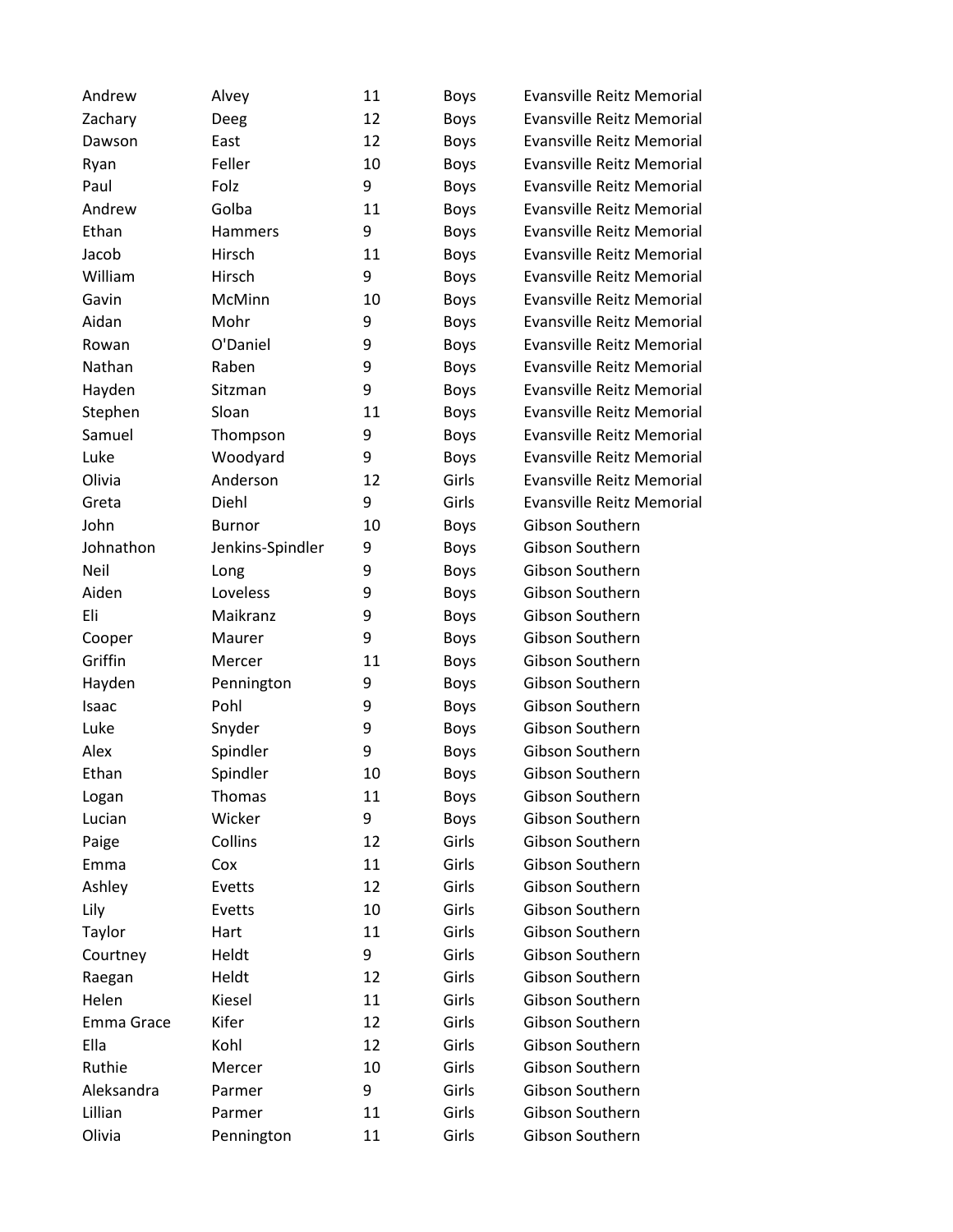| <b>Blair</b>    | Rexing         | 12 | Girls       | Gibson Southern            |
|-----------------|----------------|----|-------------|----------------------------|
| Keri            | Steckler       | 12 | Girls       | Gibson Southern            |
| De'Asia         | Thomas         | 11 | Girls       | Gibson Southern            |
| Keelyn          | Wilkerson      | 10 | Girls       | Gibson Southern            |
| <b>Braden</b>   | <b>Dike</b>    | 12 | <b>Boys</b> | Mt. Vernon                 |
| Sophie          | Kloppenburg    | 10 | Girls       | Mt. Vernon                 |
| Emma            | Thompson       | 12 | Girls       | Mt. Vernon                 |
| Lincoln         | Walls          | 11 | Boys        | <b>North Daviess</b>       |
| Abigail         | Giesler        | 12 | Girls       | <b>North Daviess</b>       |
| Abigail         | Hellums        | 10 | Girls       | <b>North Daviess</b>       |
| Calvin          | Crabtree       | 9  | Boys        | North Knox                 |
| Cade            | Groteguth      | 9  | Boys        | North Knox                 |
| Sidney          | Kahre          | 9  | Girls       | North Knox                 |
| <b>Brittany</b> | Page           | 12 | Girls       | North Knox                 |
| Alexis          | Petelle        | 9  | Girls       | North Knox                 |
| Olivia          | Esche          | 9  | Girls       | North Posey                |
| Ijaa            | Chambers       | 12 | Boys        | <b>Pike Central</b>        |
| Peyton          | Chaney         | 10 | <b>Boys</b> | Pike Central               |
| Jeremy          | Delobel        | 9  | Boys        | <b>Pike Central</b>        |
| Morgan          | Anderson       | 11 | Girls       | <b>Pike Central</b>        |
| Charlotte       | Dudenhoeffer   | 12 | Girls       | <b>Pike Central</b>        |
| Laney           | Johnson        | 11 | Girls       | <b>Pike Central</b>        |
| Jenna           | Meyer          | 12 | Girls       | Pike Central               |
| Libby           | Stone          | 12 | Girls       | Pike Central               |
| Quinlan         | Teague         | 11 | Girls       | Pike Central               |
| Anna            | Whitehead      | 9  | Girls       | Pike Central               |
| Spencer         | Brittingham    | 12 | Boys        | <b>Princeton Community</b> |
| Cooper          | Clark          | 12 | Boys        | <b>Princeton Community</b> |
| <b>Blake</b>    | Compton        | 11 | Boys        | <b>Princeton Community</b> |
| <b>Tanner</b>   | Engelbrecht    | 10 | Boys        | <b>Princeton Community</b> |
| Devon           | Hill           | 12 | <b>Boys</b> | <b>Princeton Community</b> |
| Devyn           | Jernigan       | 10 | Boys        | <b>Princeton Community</b> |
| Xander          | Lutz           | 11 | <b>Boys</b> | <b>Princeton Community</b> |
| Dakota          | <b>Masters</b> | 11 | <b>Boys</b> | <b>Princeton Community</b> |
| Jacob           | Moore          | 12 | <b>Boys</b> | <b>Princeton Community</b> |
| <b>Blake</b>    | Smith          | 10 | <b>Boys</b> | <b>Princeton Community</b> |
| Caleb           | Stillwell      | 10 | <b>Boys</b> | <b>Princeton Community</b> |
| Jonathon        | Turley         | 10 | <b>Boys</b> | <b>Princeton Community</b> |
| Kyndall         | Anthis         | 10 | Girls       | <b>Princeton Community</b> |
| Lexi            | <b>Brown</b>   | 10 | Girls       | <b>Princeton Community</b> |
| Cheyanne        | Douglas        | 11 | Girls       | <b>Princeton Community</b> |
| Kierston        | Edwards        | 11 | Girls       | <b>Princeton Community</b> |
| Haley           | Meade          | 10 | Girls       | <b>Princeton Community</b> |
| Heidi           | Meade          | 10 | Girls       | <b>Princeton Community</b> |
| Delanie         | Phillips       | 10 | Girls       | <b>Princeton Community</b> |
| Desiree         | Phillips       | 10 | Girls       | <b>Princeton Community</b> |
| Lexi            | Smith          | 9  | Girls       | <b>Princeton Community</b> |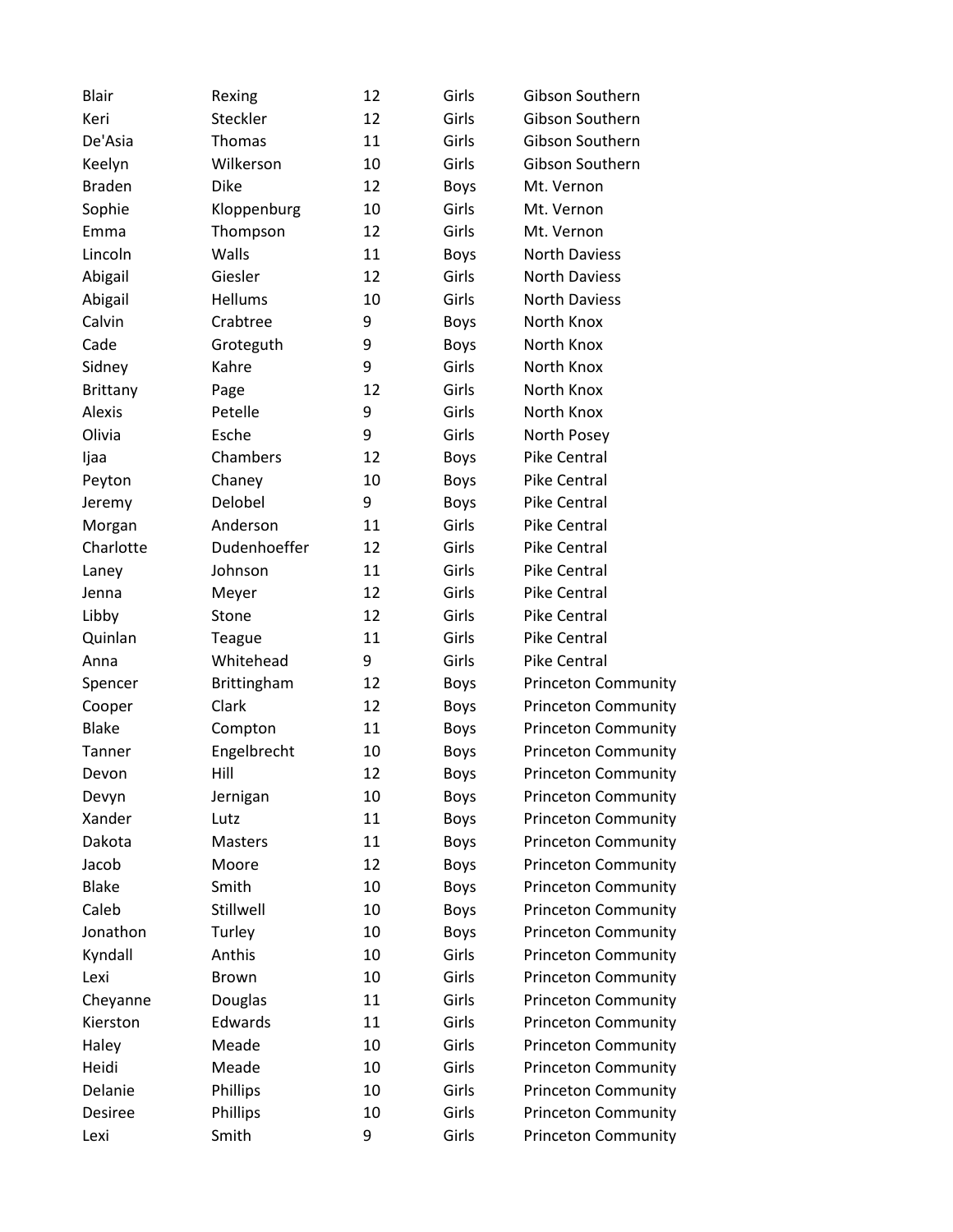| Laci          | Spore          | 11 | Girls       | Princeton Community |
|---------------|----------------|----|-------------|---------------------|
| Tristan       | <b>Briones</b> | 11 | Boys        | Signature           |
| Prachi        | Patel          | 11 | Girls       | Signature           |
| Aaron         | Brown          | 10 | Boys        | South Knox          |
| Caleb         | Cork           | 10 | <b>Boys</b> | South Knox          |
| <b>Baxter</b> | Dellinger      | 9  | Boys        | South Knox          |
| Draven        | Garner         | 9  | Boys        | South Knox          |
| Lane          | Garner         | 10 | <b>Boys</b> | South Knox          |
| Dylan         | Hardig         | 11 | Boys        | South Knox          |
| Oliver        | Holscher       | 12 | Boys        | South Knox          |
| Dylan         | Maeder         | 10 | Boys        | South Knox          |
| <b>Brady</b>  | Robinson       | 9  | Boys        | South Knox          |
| Logan         | Robinson       | 10 | <b>Boys</b> | South Knox          |
| Jacob         | Siewers        | 11 | <b>Boys</b> | South Knox          |
| Owen          | Singleton      | 12 | <b>Boys</b> | South Knox          |
| Max           | Smith          | 9  | <b>Boys</b> | South Knox          |
| Chase         | <b>Staggs</b>  | 10 | Boys        | South Knox          |
| Will          | <b>Staggs</b>  | 12 | <b>Boys</b> | South Knox          |
| Cora          | Anson          | 11 | Girls       | South Knox          |
| Kinley        | <b>Beard</b>   | 9  | Girls       | South Knox          |
| Gretchen      | Carie          | 12 | Girls       | South Knox          |
| Macie         | Couchenour     | 11 | Girls       | South Knox          |
| Abby          | Cunningham     | 9  | Girls       | South Knox          |
| Lexi          | Detweiler      | 12 | Girls       | South Knox          |
| Kennedy       | Edwards        | 9  | Girls       | South Knox          |
| Daisie        | Kinnett        | 12 | Girls       | South Knox          |
| Ava           | Like           | 10 | Girls       | South Knox          |
| Aubrey        | Nowaskie       | 9  | Girls       | South Knox          |
| Peyton        | Robbins        | 10 | Girls       | South Knox          |
| Adrianne      | Rusch          | 12 | Girls       | South Knox          |
| Tori          | Thompson       | 9  | Girls       | South Knox          |
| Lance         | Maihle         | 11 | <b>Boys</b> | Tecumseh            |
| Gracie        | Gogel          | 12 | Girls       | Tecumseh            |
| Lily          | Spaulding      | 10 | Girls       | Tecumseh            |
| Layne         | Anderson       | 11 | <b>Boys</b> | Vincennes Lincoln   |
| Keenan        | Clegg          | 11 | Boys        | Vincennes Lincoln   |
| Colin         | Cory           | 10 | <b>Boys</b> | Vincennes Lincoln   |
| Hunter        | Grostefon      | 10 | <b>Boys</b> | Vincennes Lincoln   |
| Nate          | Harris         | 11 | Boys        | Vincennes Lincoln   |
| <b>Blake</b>  | Meade          | 11 | <b>Boys</b> | Vincennes Lincoln   |
| Jason         | Ramirez        | 11 | <b>Boys</b> | Vincennes Lincoln   |
| Daxx          | Weist          | 10 | <b>Boys</b> | Vincennes Lincoln   |
| Gracie        | Kramer         | 10 | Girls       | Vincennes Lincoln   |
| Colin         | Englehart      | 12 | Boys        | Washington          |
| Matt          | Gray           | 11 | Boys        | Washington          |
| Elijah        | Wilson         | 12 | <b>Boys</b> | Washington          |
| Audrey        | Wright         | 12 | Girls       | Washington          |